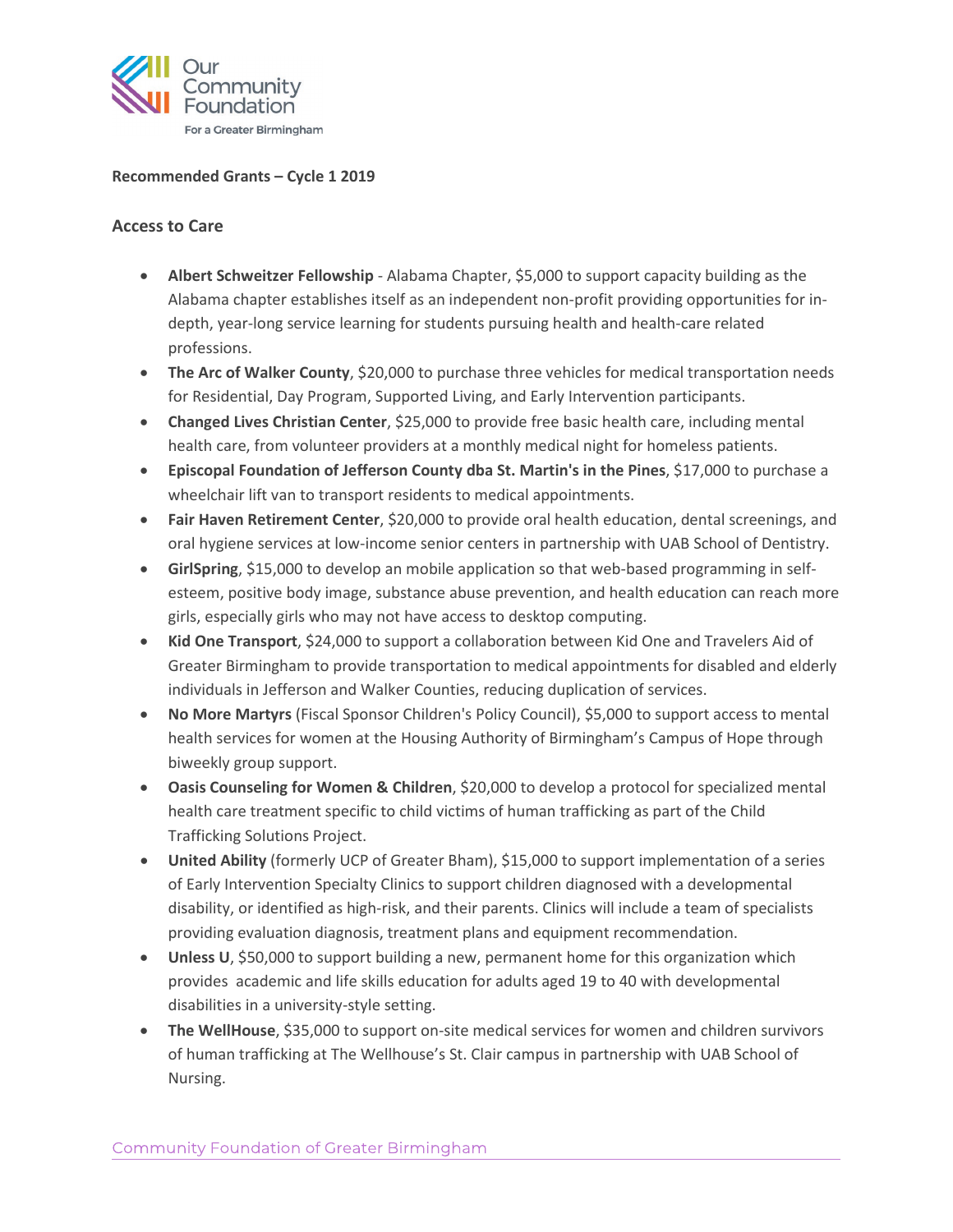## **Nutrition/Physical Activity**

- **Alabama Childhood Food Solutions Inc**, \$45,000 to support initial costs of a new, paid Executive Director position to increase capacity for this currently all-volunteer food distribution organization.
- **Backyard Blessings,** \$24,000 to purchase of a cargo van which would provide capacity to serve all schools in Walker County with a weekend backpack food program.
- **Christian Service Mission**, \$25,000 to complete build-out of a commercial teaching kitchen which will host cooking classes, daily benevolent meal preparation, and other community health and lifestyle-skills education opportunities.
- **Community Food Bank of Central Alabama**, \$30,000 to pilot a Fresh Produce Purchasing Network to increase fresh produce distribution to food insecure households in Central Alabama by coordinating seasonal purchases with regional partners to split tractor trailer loads of produce among local food distributors.
- **Freshwater Land Trust**, \$25,000 to plan for extension of the Jones Valley Trail, including monthly meetings, site visits and design, and to prepare for a federal grant request to fund construction.
- **Hope House Church**, \$2,000 to start up meal preparation education program for children and adults, featuring nutritious, kid-friendly meals on a budget.
- **United Way of Central Alabama,** \$25,000 to support a capital campaign for the new home of Meals on Wheels, including a commercial kitchen with access to two loading docks, offices for program staff and a volunteer training center.

### **Career/College Readiness**

- **Birmingham Bible Church**, \$8,000 to support soft skills education and enrichment for students at Hayes School.
- **Birmingham Business Alliance**, \$60,000 to support a new staff position designed to support alignment between curriculum at local post-secondary institutions and the needs of local industry, as well as education and outreach to students and faculty regarding career pathways in Birmingham and local employer engagement.
- **Birmingham Urban League,** \$40,000 to support scale-up of thrice-weekly educational enrichment and career-ready programs in neighborhood opportunity centers in the western area of Birmingham.
- **Central Six Development Council, Inc.**, \$65,000 to implement apprenticeships and work-based learning models to create seamless pathways to connect high school students with high-demand careers, improving alignment between labor supply and demand in the Greater Birmingham community.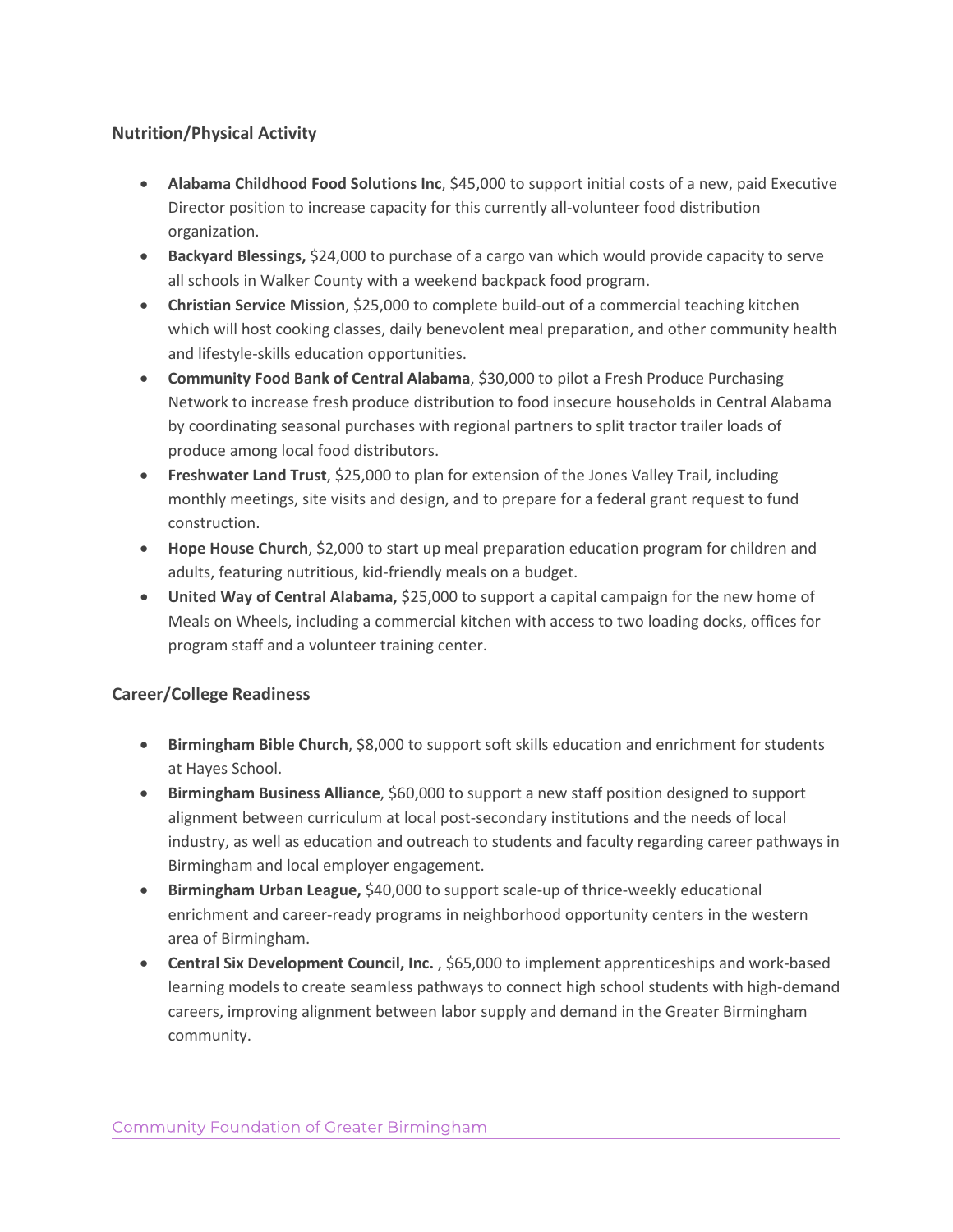- **Girls Incorporated of Central Alabama**, \$60,000 to expand services from Girls Inc. locations to six community schools and Mark's Village community center, doubling the number of girls who receive 50 hours of Girls, Inc. programming each year by 2020.
- **The Good Girl Project Inc.**, \$5,000 to expand curriculum to include hands-on college and career exploration for girls ages 13-18, with a focus on STEM careers and a college tour.
- **Jalayah Hackman Foundation** , \$6,000 to purchase desk for tutoring and ACT prep in Walker County.
- **Jefferson County Schools Public Education Foundation**, \$31,000 to support adding four biomedical science courses in the 2019-2020 school-year in Jefferson County schools to increase STEM opportunities.
- **Jefferson State CC**, \$75,000 to expand the Welding Technology Program to the Shelby-Hoover campus by constructing a new welding training facility to provide training opportunities in Shelby County.
- **Nest**, \$50,000 to form an Artisan Incubator in Birmingham, identifying business and entrepreneurs overlooked in the current maker movement and providing training, resources, and agency to sustain their business and develop a workforce.
- **Offender Alumni Association**, \$25,000 to support a Youth Career Readiness Initiative including twice-monthly club meetings, and weekly community engagement opportunities to reinforce the importance of education, jo readiness and positive decision making.
- **Southern Research** , \$22,000 to provide a series of professional development workshops to 128 middle and high school STEM educators to enhance STEM learning opportunities in Greater Birmingham classrooms.
- **STREAM Innovations**, \$25,000 to extend summer programming for a 3rd Year Advanced Cohort focused on Artificial Intelligence, Design Thinking, and a Peer Coding Internship.
- **Teach For America - Alabama**, \$50,000 to support capacity building to double the incoming corps, create a Systems Change Leaders Program and incubate a Parent Advocacy Council.
- **Desert Island Supply Co.**, \$40,000 to expand the Woodlawn Writers Corps from Putnam Middle School to Woodlawn High School, providing one day per week of programming in English classes with an emphasis on improving writing and reading test scores, publishing student work and supporting the college and scholarship application process.

# **Early Learning**

- **Blount County Education Foundation**, \$50,000 to build two new Pre-K playgrounds, enabling the opening of two additional high-quality Pre-K classrooms in the Blount County.
- **Brilliant Kids Academy**, \$3,500 to support tutoring in reading and math as well as mentoring and summer enrichment activities in this Titusville-based program.
- **Learn Fresh Education Company**, \$15,000 to serve 450 additional students in grades 3-8 with a high-quality math learning experience that engages students in a competitive, NBA-style board